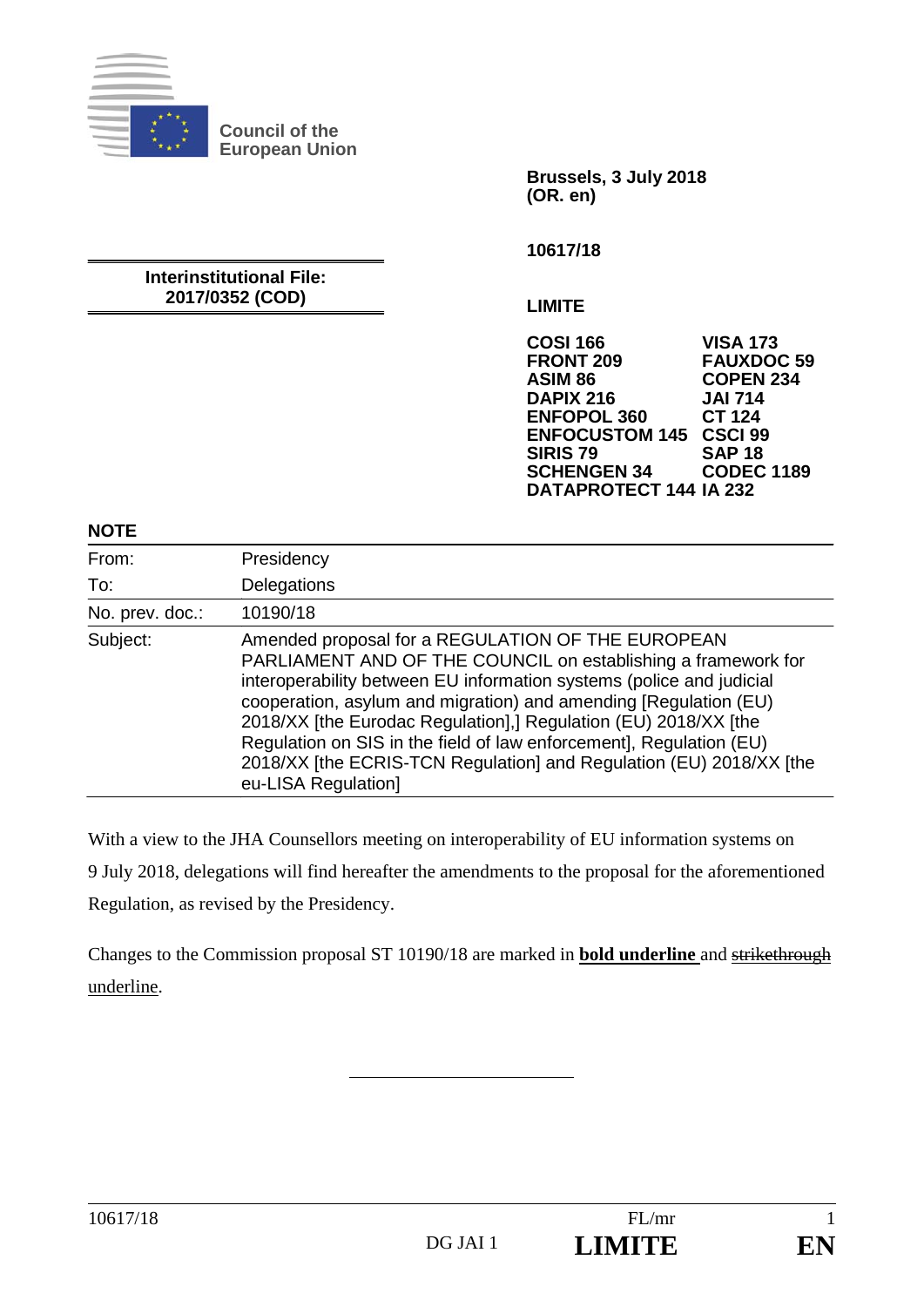#### **ANNEX**

# **CHAPTER VIIIa Amendments to other Union instruments**

[*Article 55a Amendments to Regulation (EU) 2018/XX [the Eurodac Regulation]*]

#### *Article 55b Amendments to Regulation (EU) 2018/XX [the SIS Regulation in the field of law enforcement]*

Regulation (EU) 2018/XX is amended as follows:

1. In Article 3(1), the following points are added:

"(q**p**) 'ESP' means the European search portal **established by** as defined in [Article 6**(1)** of Regulation 2018/XX on interoperability].

(r**q**) 'shared BMS' means the shared biometric matching service **established by** as defined in [Article 12**(1)** of Regulation 2018/XX on interoperability].

(s**r**) 'CIR' means the common identity repository as referred to in **established by** [Article 17**(1)** of Regulation 2018/XX on interoperability];

(t**s**) 'MID' means the multiple-identity detector **established by** as defined in [Article 25**(1)** of Regulation 2018/XX on interoperability].".

2. Article 4 is amended as follows:

(a) in paragraph 1, the following point (d) is added**:** 

"(d) a secure communication infrastructure between CS-SIS and the central infrastructures of the European Search Portal (ESP) established in accordance with [Article 6 of Regulation 2018/XX on interoperability], the shared biometric matching service (BMS) established in accordance with [Article 12 of Regulation 2018/XX on interoperability] and the multiple identity detector (MID) established in accordance with [Article 25 of Regulation 2018/XX on interoperability]".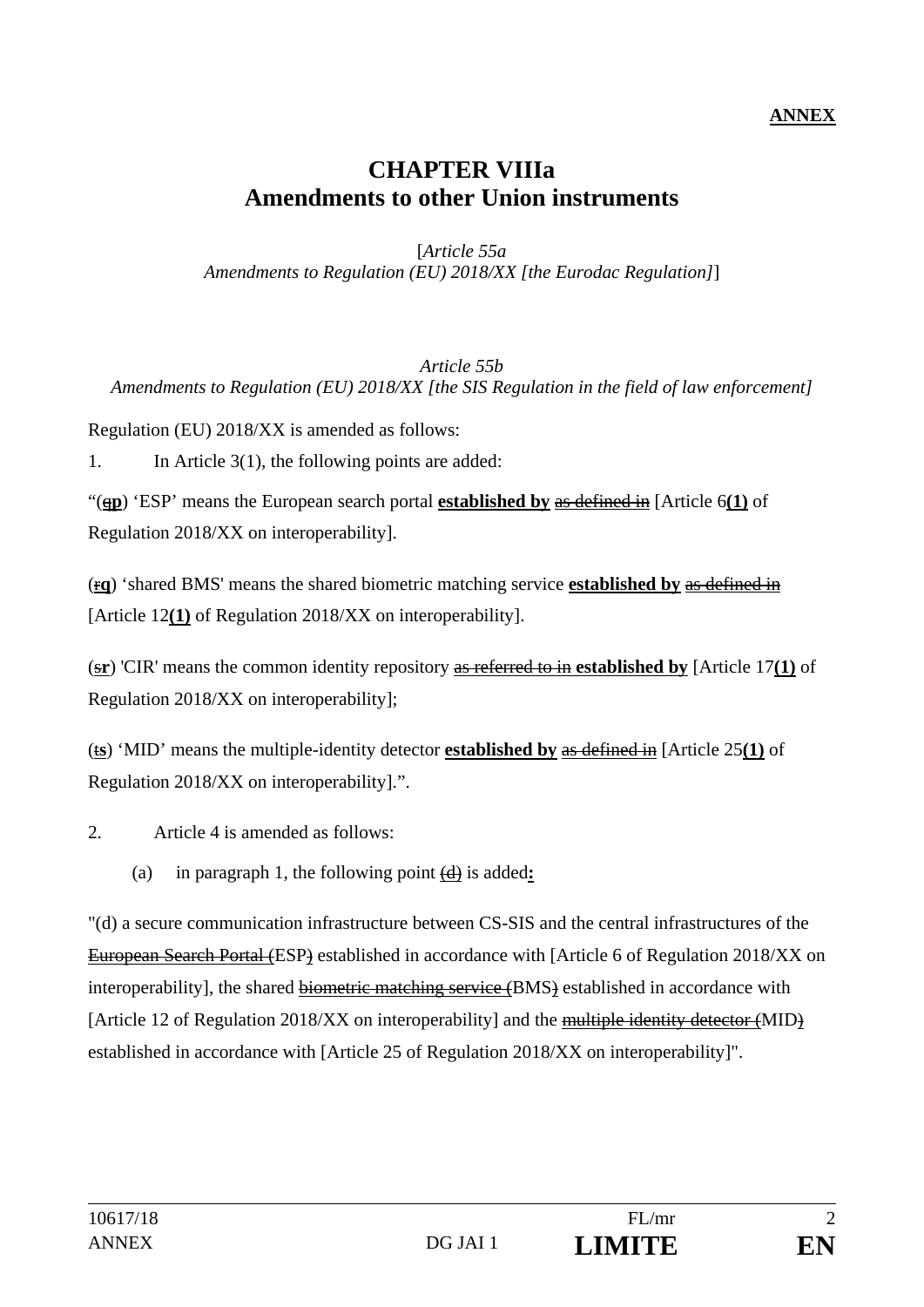### (b) the following paragraphs  $6$  and  $7$  are added:

"**5**6. Without prejudice to paragraphs (1) to (**4**5) of this Article, SIS data on persons and identity documents may also be searched via the ESP."

**6**7. Without prejudice to paragraphs (1) to (**4**5) of this Article, SIS data on persons and identity documents may also be transmitted via the secure communication infrastructure referred to in **point (d) of** paragraph (1) point d) of this Article. These transmissions shall be limited to the extent that the data are required for the functionalities referred to by [Regulation 2018/XX on interoperability].".

### 3. In Article 7 the following paragraph 2a is **inserted** added:

"2a. The SIRENE Bureaux shall also ensure the verification of different identities in accordance with [Article 29 Regulation 2018/XX on interoperability]. To the extent necessary to carry out this task, the SIRENE Bureaux shall have access to consulting the data stored in the CIR for the purposes laid down in [Article 21 of Regulation 2018/XX on interoperability]."

4. In Article 8, paragraph 4 is deleted.

**4**5. In Article 12**,** the following paragraph 1a is **inserted** added:

"1a. Member States shall ensure that every access to personal data via the ESP are also logged for the purposes of checking whether or not the search is lawful, monitoring the lawfulness of data processing, self-monitoring, data integrity and security."

**56.** In Article 43(1), the following point  $\left(\frac{1}{e}\right)$  is added:

"(**e**g) verifying different identities and combating identity fraud in accordance with [Chapter V of Regulation 2018/XX on interoperability]."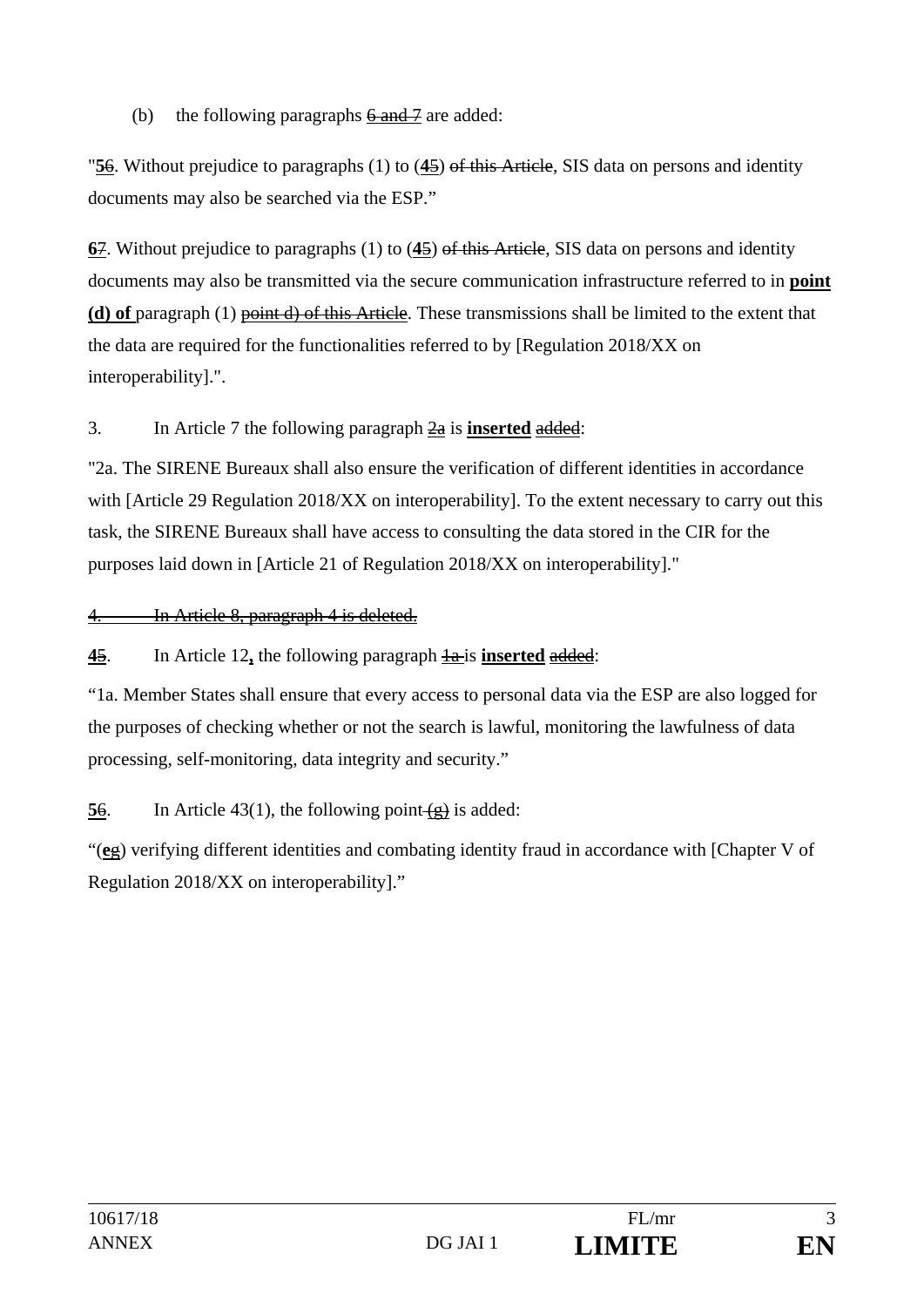**<u>67</u>.** In Article 71, paragraph  $6\frac{1}{2}$  is replaced by the following:

"6. For the purpose of paragraphs 3, 4 and 5 of this Article and of Article 15(5), the Agency shall store data referred to in paragraph 3 of this Article and in Article 15(5) which shall not allow for the identification of individuals in the central repository for reporting and statistics referred to in [Article 39 of the Regulation 2018/XX on interoperability].

The Agency shall allow the Commission and the agencies **bodies** referred to in paragraph 5 to obtain bespoke reports and statistics. Upon request, the Agency shall give access to Member States, the Commission, Europol, and the European Border and Coast Guard Agency to the central repository in accordance with [Article 39 of the Regulation 2018/XX on interoperability]."

### *Article 55c Amendments to Regulation (EU) 2018/XX [the ECRIS-TCN Regulation]*  Regulation (EU) 2018/XX [the ECRIS-TCN Regulation] is amended as follows:

1. In Article 1, the following point is added:

"(c) the conditions under which the ECRIS-TCN system contributes to facilitating and assisting in the correct identification of persons registered in the ECRIS-TCN system under the conditions and for the ultimate objectives referred to in [Article 20 of Regulation 2018/XX on interoperability], by storing identity, travel document and biometric data in the common identity repository (CIR) established by [Article 17**(1)** of Regulation 2018/XX on interoperability]."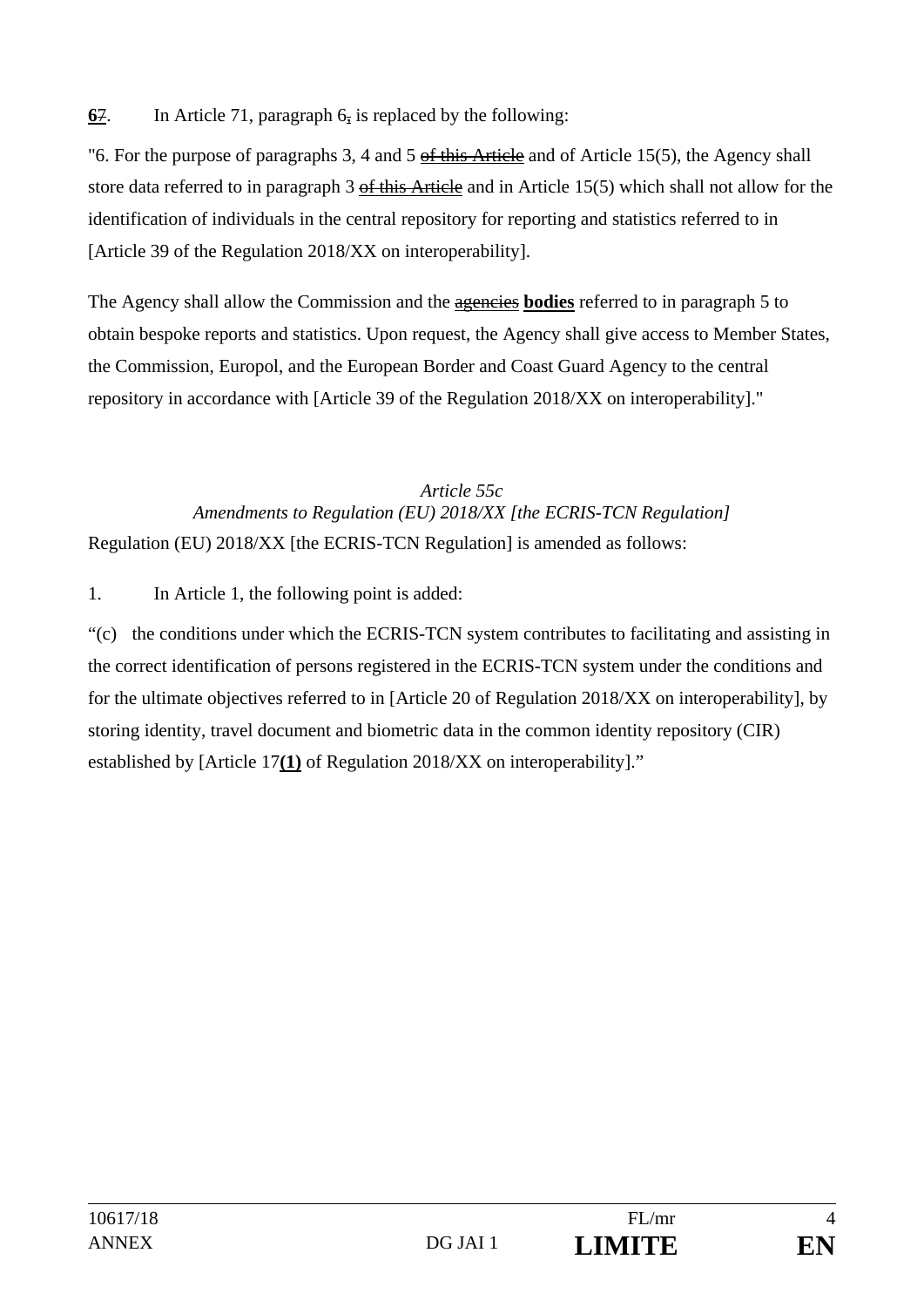2. Article 2 is replaced by the following:

"Article 2

Scope

This Regulation applies to the processing of identity information of third country nationals who have been subject to convictions in the Member States for the purpose of identifying the Member States where such convictions were handed down, as well as for contributing to facilitating and assisting in the correct identification of persons."

3. Article 3 is amended as follows:

4. (a) T**t**he following points are added to Article 3:

"(q) 'CIR' means the common identity repository **established by** as defined in [Article **17(1)** 4(35) of Regulation 2018/XX on interoperability];

(r) 'ECRIS-TCN data' means all data stored in the ECRIS-TCN Central System and in the CIR in accordance with Article 5."

(b) in point (n)**,** the words 'Central System' are replaced by the words 'the ECRIS-TCN Central System and the CIR'.

**4**5. Article 4(1) is amended as follows:

(a) point (a) is replaced by the following:

"(a) the common identity repository (CIR) as referred to in **established by** [Article 17**(1)**(2)(a) of

Regulation 2018/XX on interoperability];"

(b) the following point  $(a\bar{b})$  is inserted:

(ab) a Central System (ECRIS-TCN Central System);"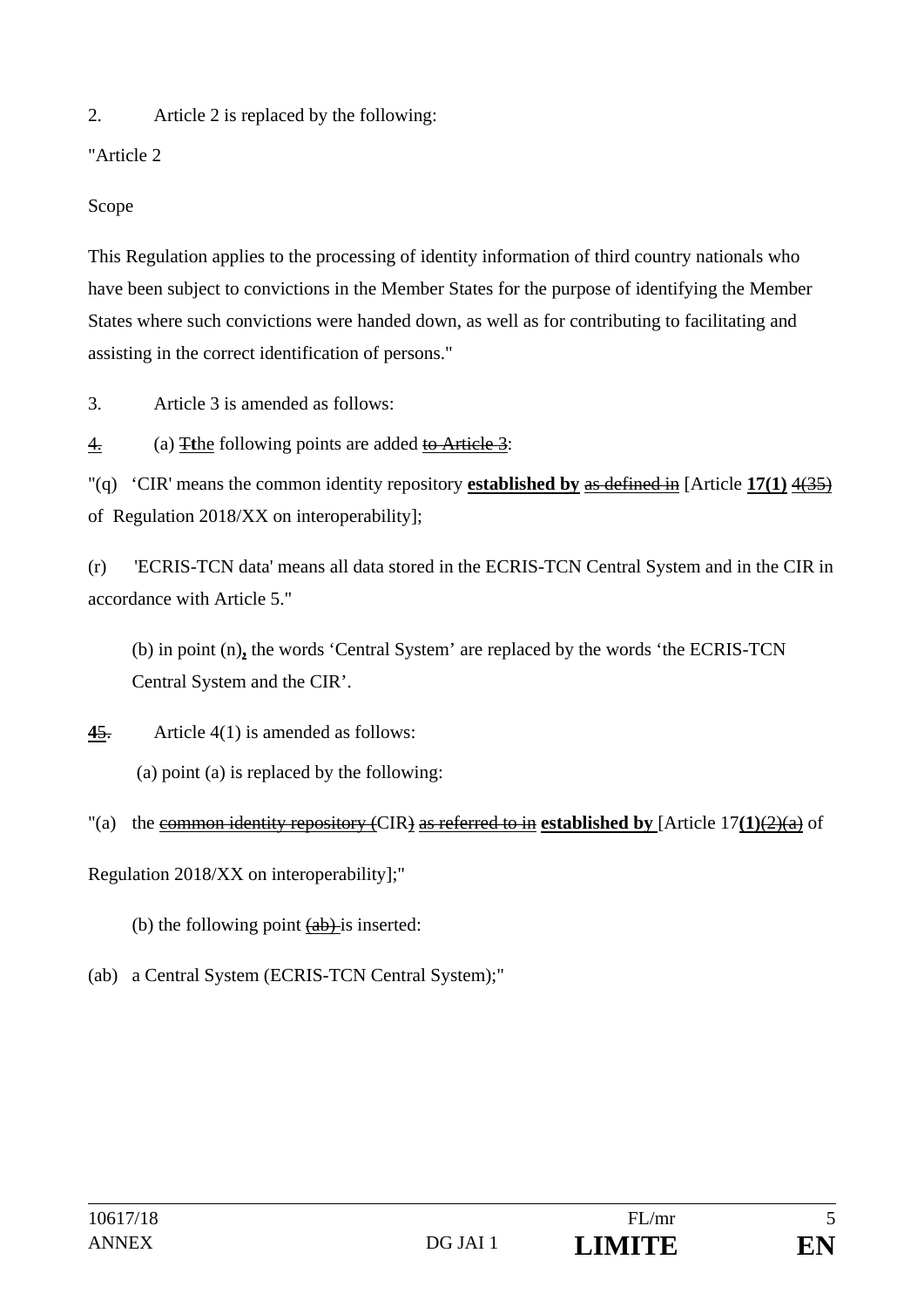### (c) the following point  $(e)$  is added:

"(e) a secure communication infrastructure between the ECRIS-TCN Central System and the central infrastructures of the European search portal established by [Article 6**(1)** of Regulation 2018/XX on interoperability], the shared biometric matching service established by [Article 12**(1)** of Regulation 2018/XX on interoperability], the CIR established by [Article 17**(1)** of Regulation 2018/XX on interoperability] and the multiple-identity detector established by [Article 25**(1)** of Regulation 2018/XX on interoperability]."

**56.** In Article 5, the following paragraph  $\frac{1}{4}$  is inserted:

"1a. The CIR shall contain the data referred to in **point (b) of** Article 5(1)(b) and **Article** 5(2) and the following data of **point (a) of** Article 5(1)(a): surname (family name); first name(s) (given name(s)); date of birth; place of birth (town and country); nationality or nationalities; gender; the type and number of the person's travel document(s), as well as the name of the issuing authority thereof; and where applicable previous names, pseudonyms(s) and/or alias name(s). The remaining ECRIS-TCN data shall be stored in the ECRIS-TCN Central System.".

**6**7. In Article 8, paragraph 2 is replaced by the following:

"2. Upon expiry of the retention period referred to in paragraph 1, the central authority of the convicting Member State shall erase the data record, including any fingerprints and facial images, without undue delay from the ECRIS-TCN Central System and the CIR"

- **7**8. In Article 9, in paragraphs 1, 2, 3 and **to** 4, the words 'Central System' are replaced by the words 'the ECRIS-TCN Central System and the CIR'.
- **8**9. In Article 12(2)**,** the words 'Central System' are replaced by the words 'the ECRIS-TCN Central System and the CIR'.
- **9**10. In Article 13, in paragraphs 2 and 3, the words 'Central System' are replaced by the words 'the ECRIS-TCN Central System and the CIR'.
- **10**11. In Article 21(2)**,** the words 'Central System' are replaced by the words 'the ECRIS-TCN Central System and the CIR'.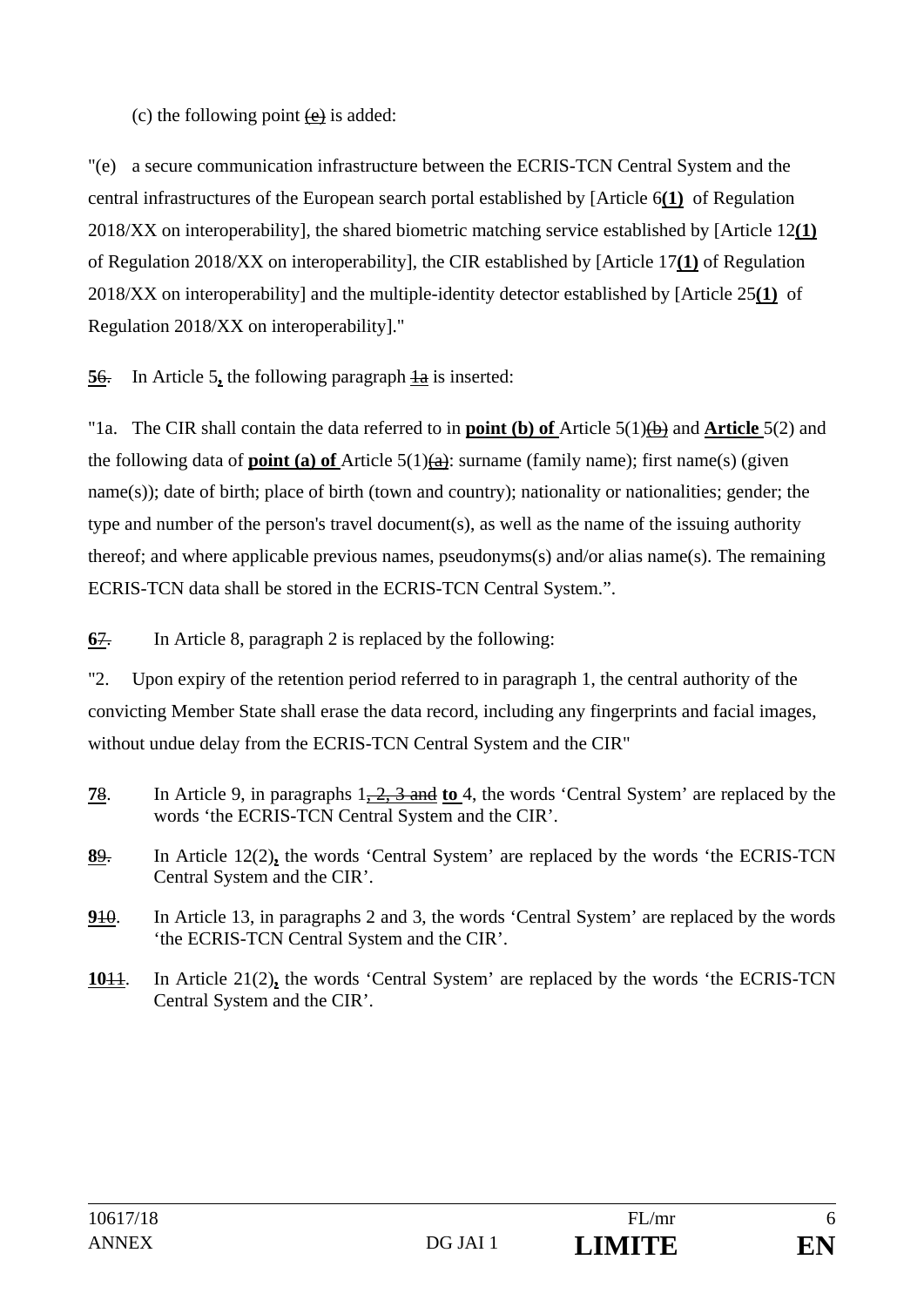**11**12. Article 22 is amended as follows:

(a) P**p**aragraph 1 is replaced by the following:

"1. The data included in the **ECRIS-TCN** Central System and the CIR shall only be processed for the purposes of the identification of the Member State(s) holding the criminal records information of third country nationals, as well as for facilitating and assisting in the correct identification of persons registered in the ECRIS-TCN."

(b) the following paragraph  $\frac{3}{2}$  is added:

"3. Access to consulting the ECRIS-TCN data stored in the CIR shall be reserved exclusively for the duly authorised staff of the national authorities of each Member State and for the duly authorised staff of the Union bodies that are competent for the purposes laid down in [Article 20 and Article 21 of Regulation 2018/XX on interoperability]. That access shall be limited to the extent necessary for the performance of the tasks of those national authorities and Union bodies in accordance with those purposes and shall be proportionate to the objectives pursued."

**12**13. Article 30 is amended as follows:

(a) P**p**aragraph 2 is replaced by the following:

"2. For the purpose of paragraph 1 of this Article, eu-LISA shall store the data referred to in paragraph 1 in the central repository for reporting and statistics referred to in [Article 39 of the Regulation 2018/XX on interoperability]."**;** 

- (b) P**p**aragraph 3 is deleted.
- **13**14. In Article 31(1) the words 'Central System' are replaced by the words 'the ECRIS-TCN Central System and the CIR'.
- **14**15. In Article 38(2) the words 'Central System' are replaced by the words 'the ECRIS-TCN Central System and the CIR'.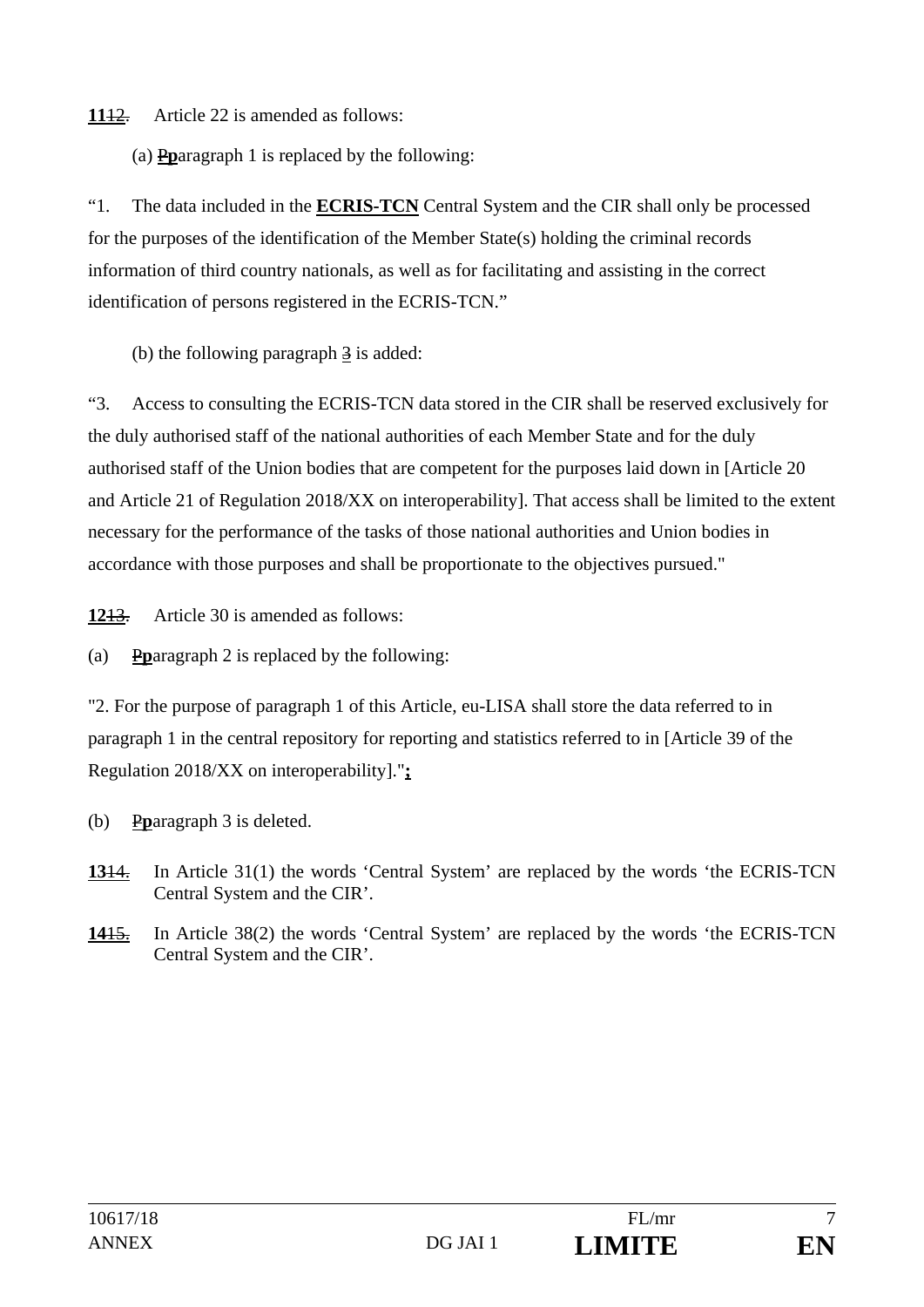## *Article 55d Amendments to Regulation (EU) 2018/XX [Regulation on eu-LISA]*  Regulation (EU) 2018/XX (eu-LISA) is amended as follows:

1. Article 8 is replaced by the following:

### *" Article 8 Data quality*

1. eu-LISA shall establish for all systems under the Agency's operational responsibility automated data quality control mechanisms and procedures and common data quality indicators and the minimum quality standards to store data, in accordance with the relevant provisions of the systems' instruments and of [Article 37 of Regulation 2018/XX on interoperability].

2. eu-LISA shall establish a central repository for reporting and statistics in accordance with [Article 39 of Regulation 2018/XX on interoperability]."

2. Article 9 is replaced by the following:

### *" Article 9 Interoperability*

Where the interoperability of large-scale IT systems has been stipulated in a relevant legislative instrument the Agency shall develop the necessary actions conferred on it by those legislative instruments to enable that interoperability."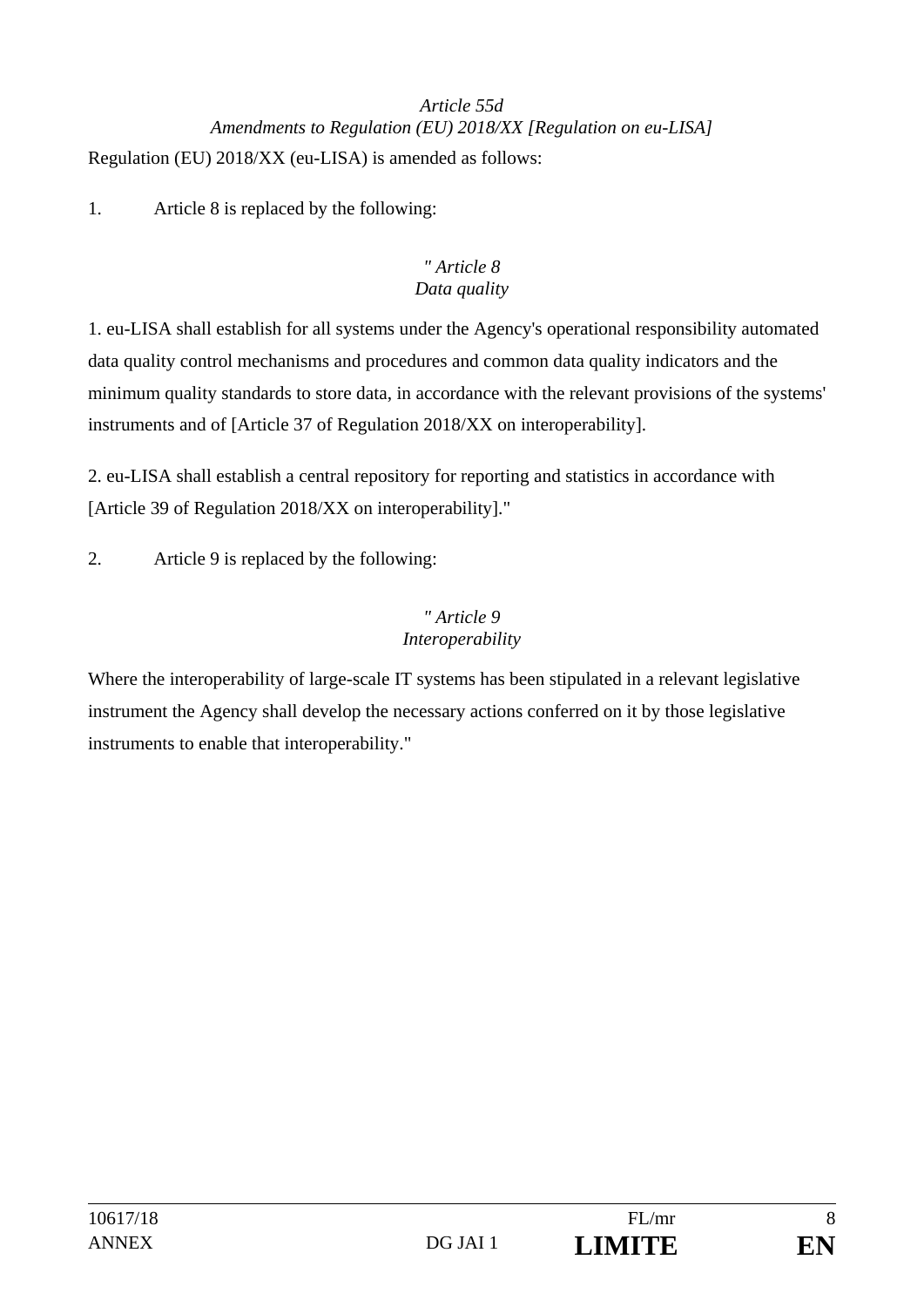#### 3. Article 15**(1)** is amended as follows:

#### (a) in paragraph 1 is amended as follows:

(ai) the following point (eea) is inserted:

"(eea) A**a**dopt the reports on the state of play of the development of the interoperability components pursuant to [Article 68(2) of Regulation 2018/XX on interoperability]."

 $(bii)$  point (ff) is replaced by the following:

"(ff) adopt the reports on the technical functioning of SIS II pursuant to Article 50(4) of Regulation (EC) No 1987/2006 and Article 66(4) of Decision 2007/533/JHA respectively [or Article 54(7) of Regulation 2018/XX of the European Parliament and of the Council on the establishment, operation and use of the Schengen Information System (SIS) in the field of border checks, amending Regulation (EU) No 515/2014 and repealing Regulation (EC) No 1987/2006 and Article 71(7) of Regulation 2018/XX of the European Parliament and of the Council on the establishment, operation and use of the Schengen Information System (SIS) in the field of police cooperation and judicial cooperation in criminal matters, amending Regulation (EU) No 515/2014 and repealing Regulation (EC) No 1986/2006, Council Decision 2007/533/JHA and Commission Decision 2010/261/EU], of VIS pursuant to Article 50(3) of Regulation (EC) No 767/2008 and Article 17(3) of Decision 2008/633/JHA, of EES pursuant to Article 72(4) of Regulation (EU) 2017/2226, of ETIAS pursuant to Article 81**92**(4) of Regulation (EU) 2018/XX on the ECRIS-TCN system and the ECRIS reference implementation pursuant to Article 34(4) of Regulation (EU) 2018/XX] and of the interoperability components pursuant to [Article 68(4) of Regulation 2018/XX on interoperability];"

(**c**iii) point (hh) is replaced by the following:

"(hh) adopt formal comments on the European Data Protection Supervisor's reports on the audits pursuant to Article 45(2) of Regulation (EC) No 1987/2006, Article 42(2) of Regulation (EC) No 767/2008 and Article 31(2) of Regulation (EU) No 603/2013, Article 56(2) of Regulation (EU) 2017/2226, and [Article 57 **67** of Regulation (EU) 2018/XX (establishing the ETIAS)] and to [Article 27(2) of Regulation (EU) 2018/XX (establishing the ECRIS-TCN system)] and to [Article 50 of Regulation 2018/XX on interoperability] and ensure appropriate follow-up of those audits;"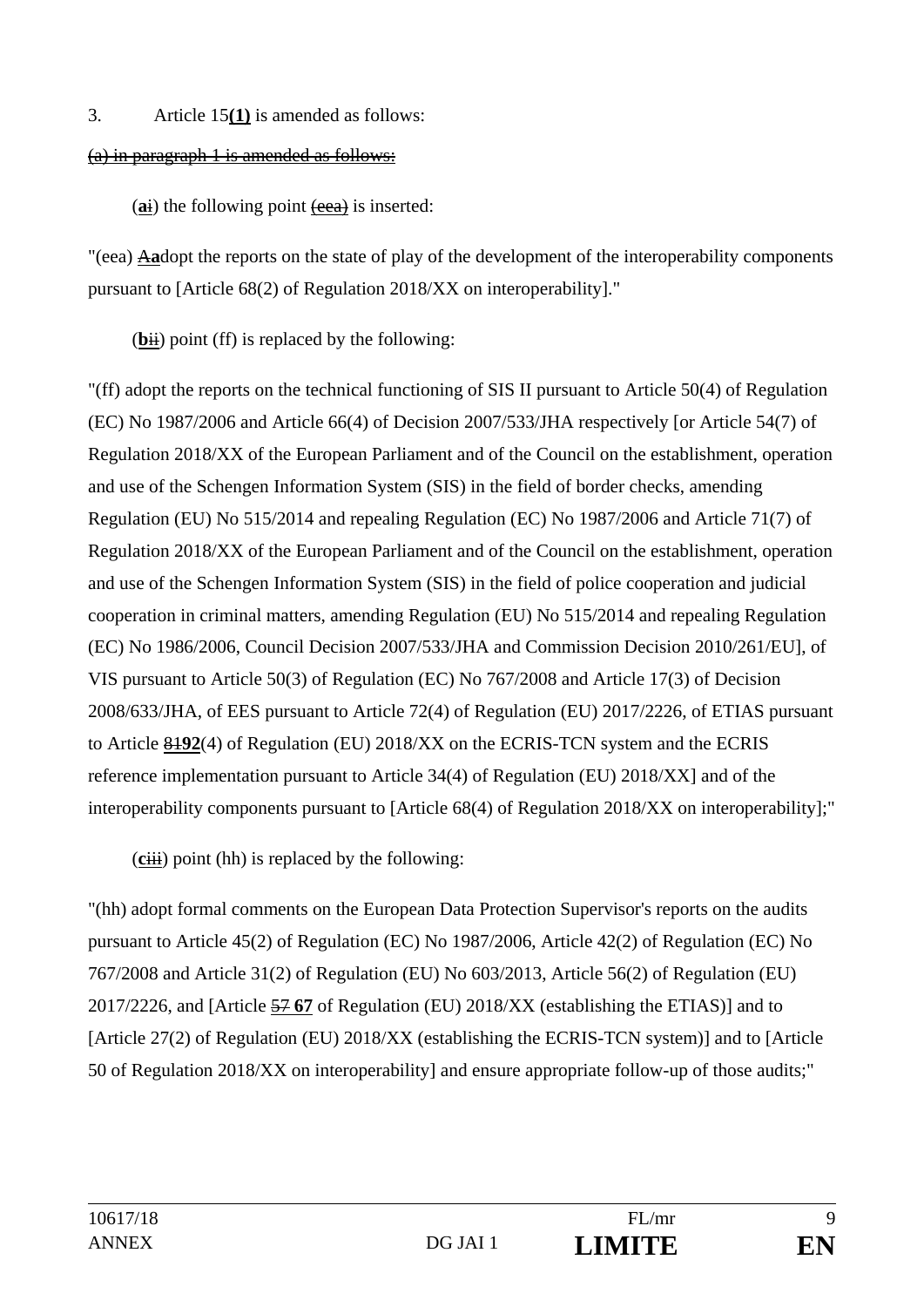#### 4. In Article 19**,** paragraph 4 is replaced by the following:

"4. Europol and Eurojust may attend the meetings of the Management Board as observers when a question concerning SIS II, in relation to the application of Decision 2007/533/JHA, is on the agenda. [The European Border and Coast Guard Agency may attend the meetings of the Management Board as observers when a question concerning SIS in relation to the application of Regulation (EU) 2016/1624 is on the agenda]. Europol may also attend the meetings of the Management Board as observer when a question concerning VIS, in relation to the application of Decision 2008/633/JHA, or a question concerning Eurodac, in relation to the application of Regulation (EU) No 603/2013, is on the agenda. Europol may also attend the meetings of the Management Board as an observer when a question concerning EES in relation to the application of Regulation (EU) 2017/2226 is on the agenda or when a question concerning ETIAS in relation to Regulation 2018/XX (establishing ETIAS) is on the agenda. [The European Border and Coast Guard Agency may also attend the meetings of the Management Board as observer when a question concerning ETIAS in relation with the application of Regulation 2018/XX (establishing ETIAS) is on the agenda.] [EASO may also attend the meetings of the Management Board as an observer when a question concerning the automated system for registration, monitoring and the allocation mechanism for applications for international protection referred to in Article 44 of Regulation (EU) establishing the criteria and mechanisms for determining the Member State responsible for examining an application for international protection lodged in one of the Member States by a thirdcountry national or a stateless person (recast) COM(2016) 270 final-2016/0133(COD), is on the agenda.] [Eurojust, Europol [the European Public Prosecutor's Office] may also attend the meetings of the Management Board as observers when a question concerning Regulation 2018/XX (establishing a centralised system for the identification of Member States holding conviction information on third-country nationals and stateless persons (TCN) to supplement and support the European Criminal Records Information System (ECRIS), and amending Regulation (EU) No 1077/2011 (ECRIS-TCN system) is on the agenda.] Europol, Eurojust and the European Border and Coast Guard Agency may also attend the meetings of the Management Board as observers when a question concerning [Regulation 2018/XX on interoperability] is on the agenda. The Management Board may invite any other person whose opinion may be of interest, to attend its meetings as an observer."